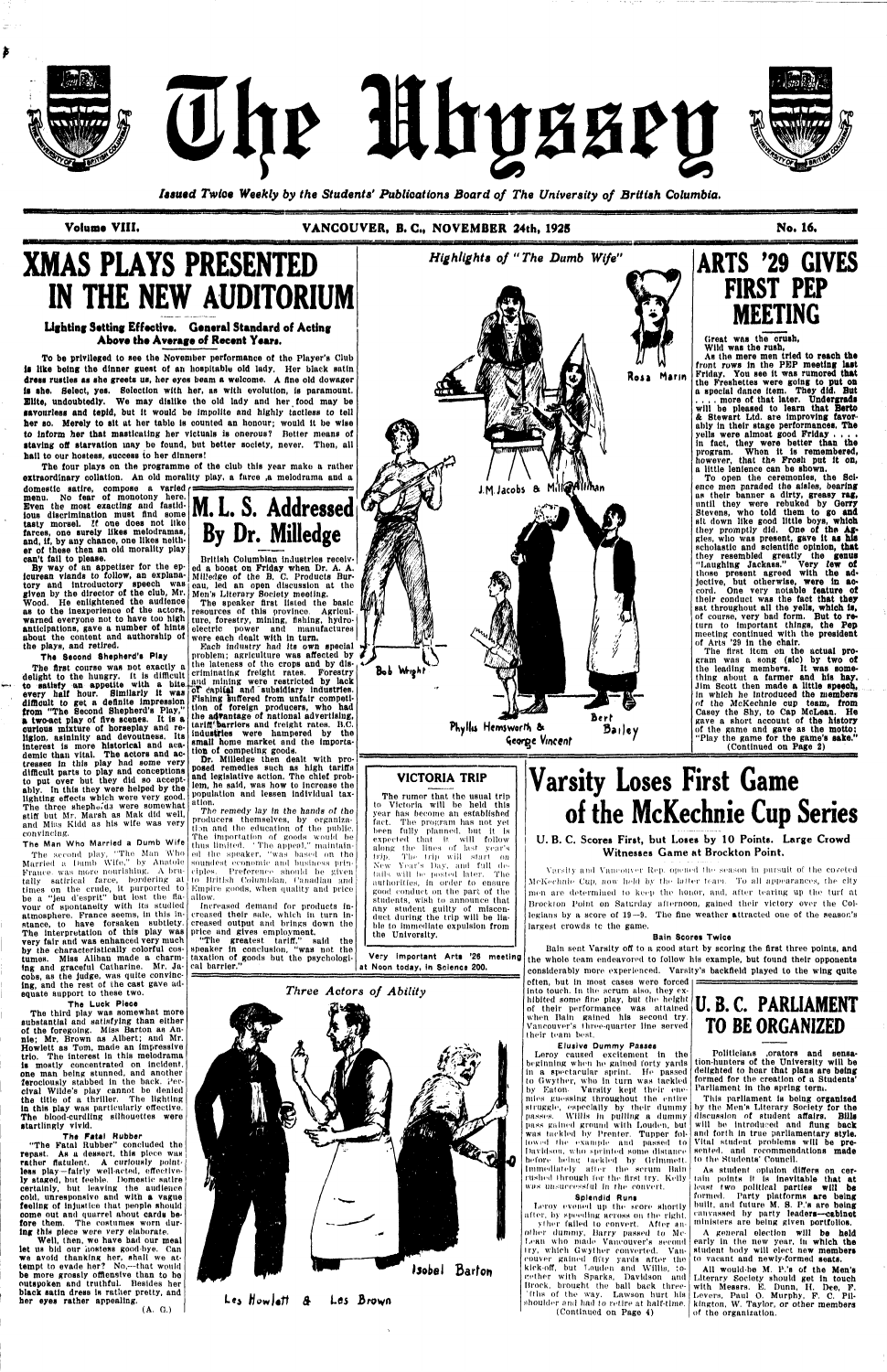# **QH|? Ibjj80?y**

(Member ot Pacific Inter-Collegiate Press Association).

Issued every Tuesday and Friday by the Student Publications Board of the University of British Columbia, West Point Orey.

**Phone: Varsity 1434**  Mall Subscriptions rate: \$3. per year. Advertising rates on application. EDITOR-IN-CHIEF—A. Earle Birney.

**Edltore-for-the-leeue:**  Senior, Sadie Boyles; Associate, David Warden; Assistant, Jean Tolmie; Proofe, Mary Esler.

Varsity will again make a New Year's invasion of Victoria. The necessary authority has been secured and arrangements are being made. Responsibility for conduct and the general carrying out of arrangements will be tested in the recently appointed Vigilance Committee, with whom all students are required to co-operate. Detailed information for those intending to make the trip will, as in past years, bo posted before the close of examinations.

Apropos of tho invasion, the Ubyssoy wishes to make a parting reminder, in this its last issue of the term. When in Victoria, we, the students of this University, are the guests of a college and of a city. Wo should remember always not to tux the courtesy of our hosts, nor to do anything, collectively or individually, which would reflect discredit on ourselves as guests.

Furthermore, while with the other birds in Victoria, U. B. C. students should remember that they are very much in the public eye. Now, it is not our policy to advocate a general salaam, whenever the ogre of Public Opinion is announced. But we should bear in mind that there nro other and even more influential Philistines than the fuddled demagogue from Alberni, men who regard this University critically, but, unlike the aforementioned Parliamentarian, are waiting for a legitimate excuse to attack us. It is up to us to see that no such chance is offered.

### **THE VICTORIA TRIP**

Therefore, at Victoria, or anywhere else for that matter, let us watch that our horse-play descend not to rowdyism, nor our rejoicings to revelling.

### **AMERICAN RUGBY AGAIN**

Two editors on opposing downtown dailies have made tentative passes, lately, on the American football controversy. Unfortunately, both these gentlemen have busied themselves with an entirely secondary and rather inconsequent, phase of the matter, and disregarded what is, to U. B. C. students at least, the most important point. Within the University we are not concerned with the jingoistic argument against American football. Tho case would not be altered if the game were Abyssinian polo. The problem here is to follow out the spirit of that maxim, "What's worth doing is worth doing well."

In other words, are we going to half-heartedly accept the game, or are we going to get right behind our team and give them the complex and concentrated support that every American football eleven demands?

To render our team ideal aid, we must be prepared for changes in our student life.

The gladiators who will sally forth in the sacred name of Arts are Mes-<br>ars Masterson and Pilkington. The ars Masterson and Pilkington. hallowed cause of science will be upheld by Messrs. G. Miller and H. Warren.

The younger of the Murphy twins then proceeded to sing the delightful comedy, "The Dirge of tho Frosh." The chairman explained that the names of the author and of the act-<br>ors were unknown. The Murphy ors were unknown. children acted and looked absolutely

The leading item on the program followed. Betty and her green, but not quite dumb cohorts, gave the Frosh Interpretation of the Charleston. The Science fellows seemed to

First, there should be a more or less definite season for it, as there is across the line. At present, what with McKechnie Cup rugby, first division soccer, and the several lower division teams we have, from the standpoint of the conscientious rooter, too many irons in the fire. From the player's viewpoint, of course, this is the ideal condition, and perhaps that is the angle from which one should look at the matter. But the fact remains that, if we are to accept American football, we must accept the American system of play, and that system leaves room for only one big game at a time, in the smaller colleges at least. Full turnouts, unanimous interest, are part and parcel of American rugby. That is why they concentrate on that game first, and run off their schedules before cveu commencing their basketball season. In the second place, it is a fact, but one that must be faced, that money is very necessary in the playing of American football, even in the smallest of colleges. Coaches are the order of the day, and good ones require good salaries. Across the line, colleges have stadiums, large crowds are attracted, and expenses are more than met by gate receipts. We must be ready to secure a stadium as the logical instrument for financing our teams. Lastly, our team must be given the opportunity to practice, practice, practice. Time is even more important than money. Here, at U. B. C., with a high scholastic standing and an entire absence of the credit system, it is practicelly impossible for our athletes at present to devote any more time than they are towards practice. It follows, surely, that to play American football as Americans do —and there are no Canadian teams to co-operate with us in playing it any other way—some departure towards less exact ing time tables or the unofficial credit in operation in  $U$ . S. universities for athletic prestige, must he made. Let it be understood that we are not seeking to slander American football. It is a great game, one that challenges brain as well as brawn. But, like all worth-while things, there is a price to be paid for its possession. Part of the price at I'. B. C. would he the radical and serious changes pointed out. It is time the average student realizes the principles at stake, so that a definite decision, coming from the majority of faculty and students may he made, determining whether or not we shall really play the Americans at their own game.

## USE OF THE LIBRARY

*Damon—*  "What are you deing, Pyth---<br>writing Her another letter?"

*Pythias—*  "No—not this time. Something<br>more to the point, me one would<br>say. I'm writing the Pater to<br>send me a dosen Eldorado pencils,

Students must once more be reminded that the reading, or magazine, room is for reading only. Instead of using the concourses, many find it convenient to retire to the comparative seclusion of the reading room where some write, some study, and some carry on conversations. All these practices are rightly forbidden by regulation, and from the point of view of deportment, are discourteous. For students to urge as a reason for this misuse of the room, that the concourses are often overcrowded, would be incorrect. It must be admitted, however, that there is frequently far too much noise in the study sections. Yet to use the reading room to avoid noise and there to create noise is preposterous, and cannot be permitted,

Besides tho rending room, there is another matter of importance to which the Ubyssey wishes to bring tho attention of students. Now that examinations are at hand there wilt bo a great rush for reference books. Home students will, no doubt, feci inclined to spend all of their time in the library pouring over reference volumes. This is unfair, not only to conscientious students, but also to tho delinquents, now miserably repentant. Finally, students are requested to exorcise thoughtfulness for their fellows in the library by an ultruistie use of reference books and by making as little noise as possible.

# **Sophi Meat Science In Debate Today**

Another Arts-Sclouce conflict will occur when Arts '28 meets the Engineers In an Inter-clans debate at noon to-day (Tuenday). The chosen weapon for the duel la parliamentary language, but this limitation will In nowise lessen the keeness of the encounter between the hereditary rivals.

The honor and prestige of both faculties Is at stake, as the subject under discussion Is "Resolved that an Arts course Is more beneficial than a Science course (to  $B. C$ .

Artamen who want to see another victory over Science should attend In force. Science men who want to look on another victory of Science over Arts should likewise attend . Remember today, Tuesday, at 12:15 In Room Ap. Sc. 100. Also remember that this Is a formal debate and not

# *Pep Meeting*

Miss Irwin then urged all consumers of Arctic Cakes to drop their tickets In the slot for the sake ot the Women's Union Building.





# **NOTICE**

**All women etudente going down to have their ploturee taken are aeked to wear, If possible, white blousee or something white, ae It makes the ploture much more effeotlve. Price of pictures, \$1.26,** 

> *Drive Yourself !*  **PHONE, SEY. 802**







**Sporting Goods Sale Everything sacrificed—your opportunity to buy Sporting**  Equipment CHEAP. **George Sparling**  SUCCESSOR<sup>T</sup>O **McGilLSparllng Ltd. 8ey. 4683 718 ROBSON ST.**